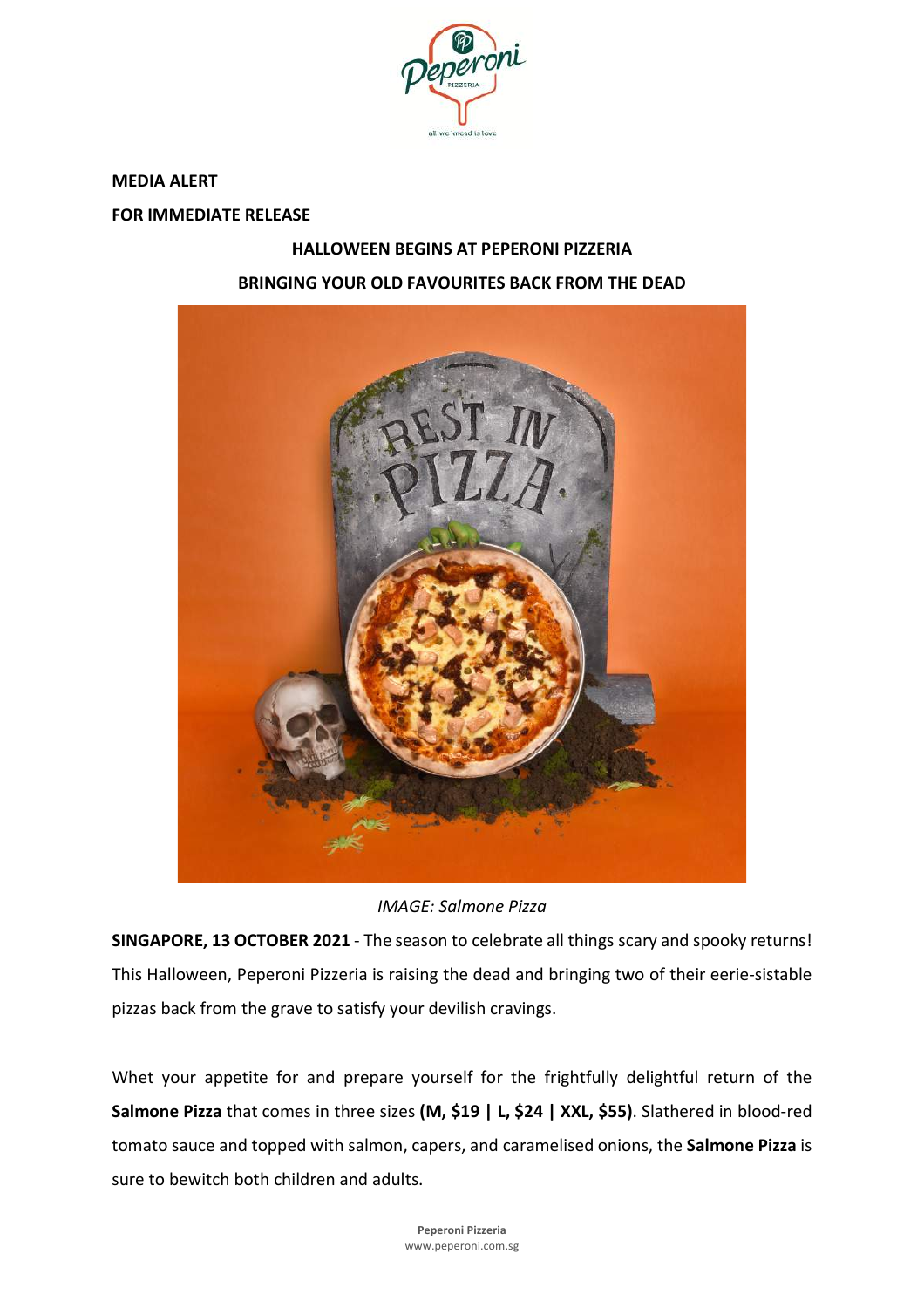



*IMAGE: Bacon Miele Pizza*

For those who are more inclined toward white-based pizzas, the **Bacon Miele Pizza (M, \$24.61 | L, \$32.10)** has been resurrected for your greedy indulgence. Topped with bacon, honey and fresh oregano, expect each mouthful to be packed full of sweet and savoury flavours - a harmonious combination of two contrasting elements.

Find the **Salmone Pizza** at all our outlets **from 16 October to 7 November 2021** for dine-in and takeaway. For those terrified of leaving the house, it will be exclusively available on **Deliveroo from 16 October to 19 October 2021** before our other delivery platforms. The **Bacon Miele Pizza**, will be available exclusively on **GrabFood** from **18 October till 31 December 2021**.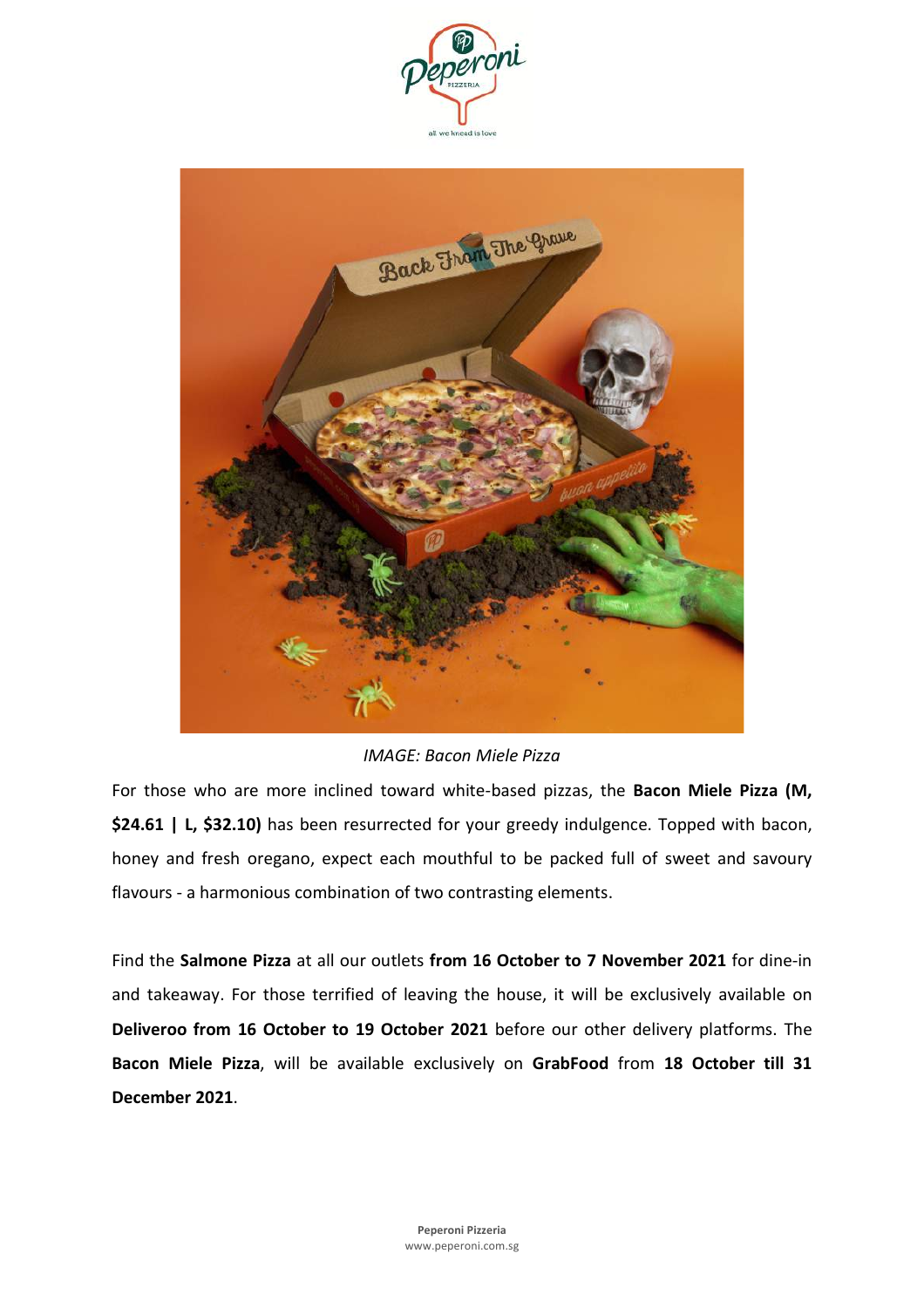

Before the pizzas make another mysterious disappearance, head down to Peperoni Pizzeria for one hell of a treat (no tricks here).

**- END -**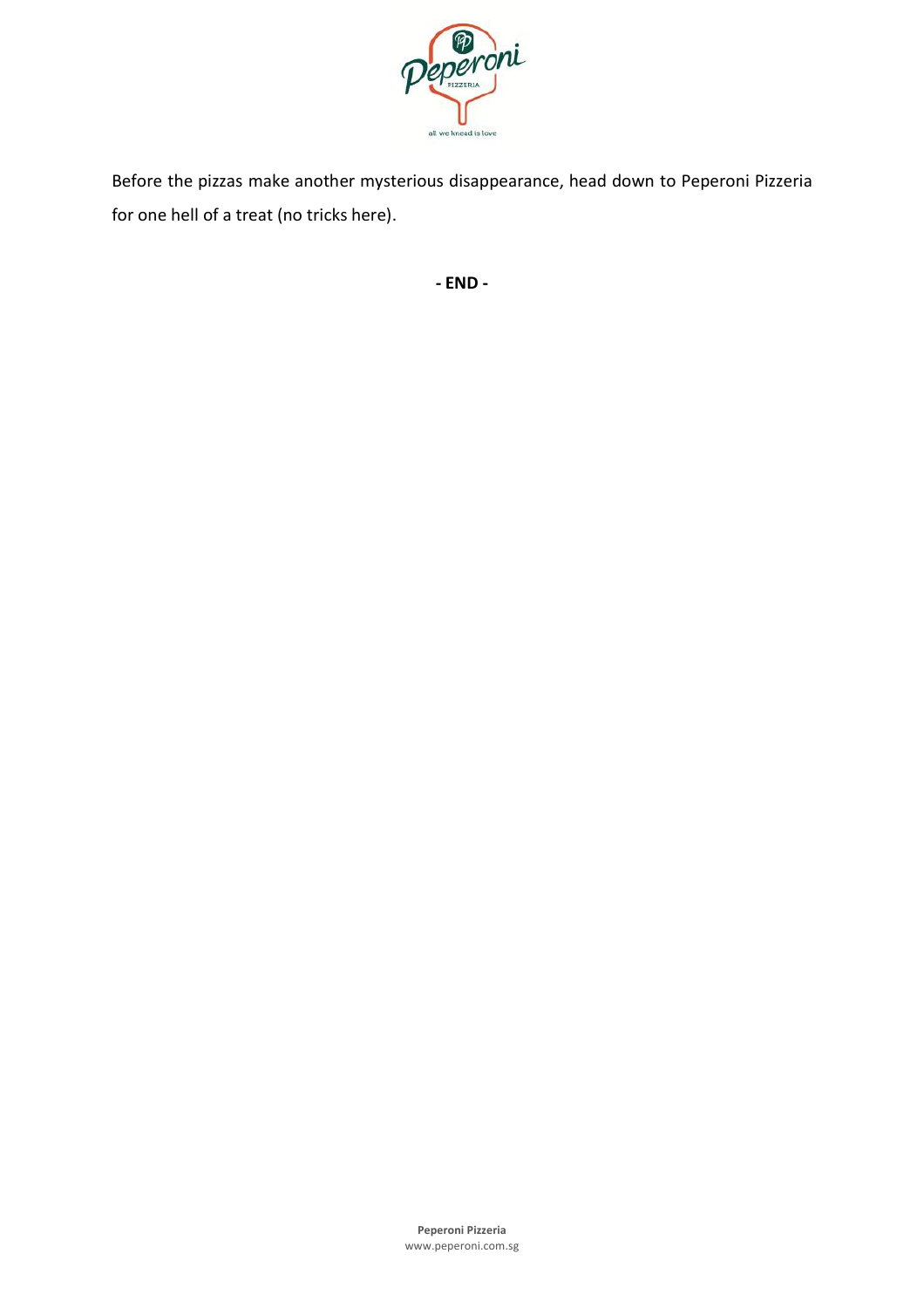

# **Peperoni Pizzeria**

## *A Family-friendly Italian Restaurant*

Peperoni Pizzeria started out in 2004 in a leafy enclave at Greenwood, welcoming friends and families with comforting Italian classics and a warm atmosphere.

Known for its rustic Italian cuisine, especially its signature 21-inch XXL wood-fired thin crust pizzas, its menu also offers a wide variety of appetisers, pastas and desserts. Each outlet has a decked out in-house bar, serving a stellar collection of wines, spirits and imported beers great to liven up any party. There is also no service charge, however prices are subject to prevailing government taxes.

The vibrant energy of Peperoni's staff and loyal followers has also turned it into more than just a restaurant. It has evolved into a much-loved destination driven by its 'Appetite for Life' philosophy, a place with a mission to bring people together, bind relationships, and savour life in all its delightful flavours.

## **Restaurant Information**

Website: www.peperoni.com.sg Email: peperonifeedback@peperoni.com.sg Facebook: www.facebook.com/peperonipizzeria Instagram: www.instagram.com/peperonipizzeria For islandwide delivery and XXL pizza delivery: https://order.peperoni.com.sg/ Delivery: Order with Deliveroo – visit www.peperoni.com.sg or https://deliveroo.com.sg/brands/peperoni-pizzeria to find out more. Order with GrabFood – visit www.peperoni.com.sg or https://food.grab.com/sg/en/restaurants?search=peperoni%20pizzeria to find out more.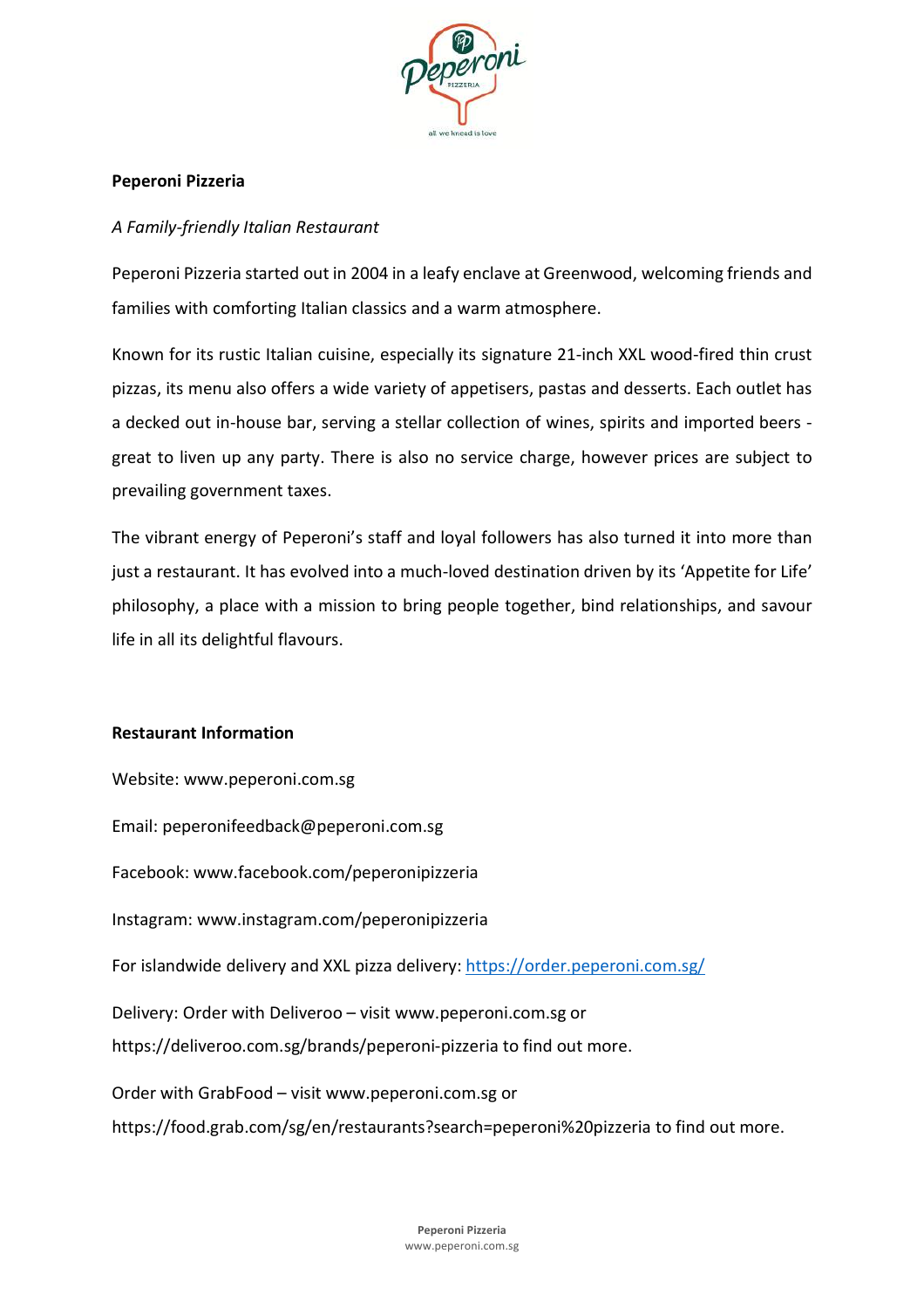

## **Address**

| PP @ SUNTEC CITY:                                                                                                                                                                                                                                                          | PP @ ZION ROAD:                                                                                                                                                                                                                                                    |
|----------------------------------------------------------------------------------------------------------------------------------------------------------------------------------------------------------------------------------------------------------------------------|--------------------------------------------------------------------------------------------------------------------------------------------------------------------------------------------------------------------------------------------------------------------|
| #B1-130                                                                                                                                                                                                                                                                    | <b>56 Zion Road</b>                                                                                                                                                                                                                                                |
| <b>Suntec City Mall</b>                                                                                                                                                                                                                                                    | Singapore 247781                                                                                                                                                                                                                                                   |
| (*No reservations for this outlet)<br>Telephone: (65) 6884 7737<br>WhatsApp your takeaway order & enquiries to:<br>+65 8940 3903<br><b>OPERATING HOURS:</b><br>Monday to Sunday: 11am to 10pm<br>Last Order: 9.30pm<br>Closed on certain holidays. Please call to enquire. | Telephone: (65) 6732-3253<br>WhatsApp your takeaway order & enquiries to:<br>+65 8940 3885<br><b>OPERATING HOURS:</b><br>Monday to Saturday: 12pm to 11pm<br>Sunday: 11am to 11pm<br>Last Order: 10.30pm<br>Closed on certain holidays. Please call to<br>enquire. |
| PP @ FRANKEL AVE:                                                                                                                                                                                                                                                          | PP @ GREENWOOD AVE:                                                                                                                                                                                                                                                |
| 95 Frankel Avenue                                                                                                                                                                                                                                                          | 6 Greenwood Avenue, Hillcrest Park                                                                                                                                                                                                                                 |
| Singapore 458221                                                                                                                                                                                                                                                           | Singapore 289195                                                                                                                                                                                                                                                   |
| Telephone: (65) 6445-5661                                                                                                                                                                                                                                                  | Telephone: (65) 6465-6556                                                                                                                                                                                                                                          |
| WhatsApp your takeaway order & enquiries to:                                                                                                                                                                                                                               | WhatsApp your takeaway order & enquiries to:                                                                                                                                                                                                                       |
| +65 8940 3896                                                                                                                                                                                                                                                              | +65 8940 3894                                                                                                                                                                                                                                                      |
| <b>OPERATING HOURS:</b>                                                                                                                                                                                                                                                    | <b>OPERATING HOURS:</b>                                                                                                                                                                                                                                            |
| Monday to Saturday: 12pm to 11pm                                                                                                                                                                                                                                           | Monday to Saturday: 12pm to 11pm                                                                                                                                                                                                                                   |
| Sunday: 11am to 11pm                                                                                                                                                                                                                                                       | Sunday: 11am to 11pm                                                                                                                                                                                                                                               |
| Last Order: 10.30pm                                                                                                                                                                                                                                                        | Last Order: 10.30pm                                                                                                                                                                                                                                                |
| Closed on certain holidays. Please call to enquire.                                                                                                                                                                                                                        | Closed on certain holidays. Please call to                                                                                                                                                                                                                         |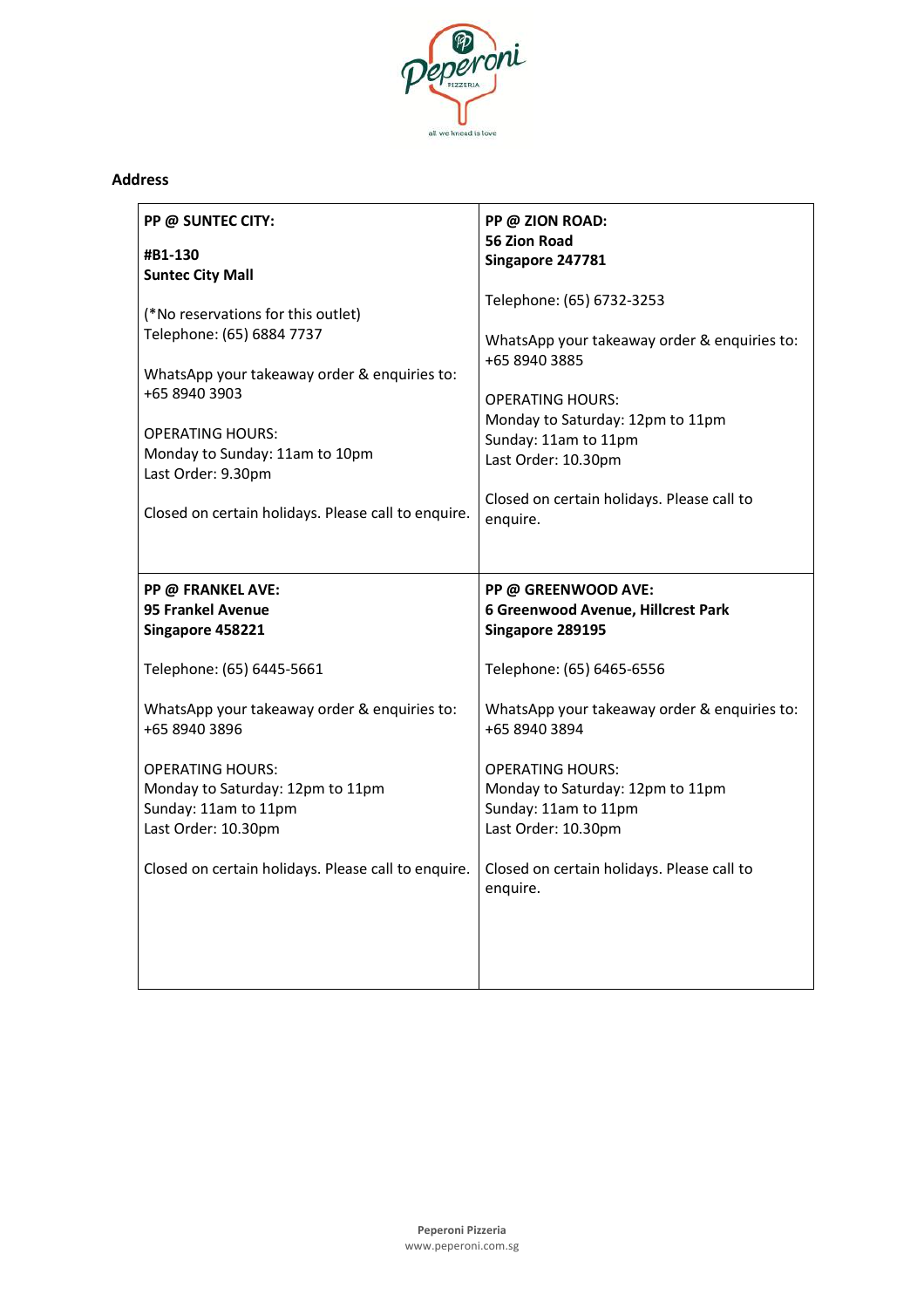

| PP @ BIOPOLIS<br>10 Biopolis #01-01, Chromos Block<br>Singapore 138670                                                                 | PP @ Upper Thomson<br>267 Upper Thomson Road<br>Singapore 574394                                                                                                     |
|----------------------------------------------------------------------------------------------------------------------------------------|----------------------------------------------------------------------------------------------------------------------------------------------------------------------|
| Telephone: (+65) 6478 9091                                                                                                             | Telephone: (65) 6509-1575                                                                                                                                            |
| WhatsApp your takeaway order & enquiries to:<br>+65 8940 3921                                                                          | WhatsApp your takeaway order & enquiries to:<br>+65 8940 3902                                                                                                        |
| <b>OPERATING HOURS:</b><br>Monday to Sunday: 11am to 10pm<br>Last Order: 9.30pm<br>Closed on certain holidays. Please call to enquire. | <b>OPERATING HOURS:</b><br>Monday to Saturday: 12pm to 11pm<br>Sunday: 11am to 11pm<br>Last Order: 10.30pm<br>Closed on certain holidays. Please call to<br>enquire. |
|                                                                                                                                        |                                                                                                                                                                      |
| PP @ United Square<br>United Square #01-07/60, 101 Thomson Road<br>Singapore 307951                                                    | PP @ SOCIEATY<br>One Farrer Hotel, 1 Farrer Park Station Road,<br>Singapore 217562                                                                                   |
| Telephone: (+65) 6250 3065                                                                                                             | Telephone: (+65) 9662 8697                                                                                                                                           |
| WhatsApp your takeaway order & enquiries to:<br>+65 8764 7114                                                                          | WhatsApp your takeaway order & enquiries to:<br>+65 9662 8697                                                                                                        |
| <b>OPERATING HOURS:</b><br>Monday to Sunday: 11am to 10pm<br>Last Order: 9.30pm                                                        | <b>OPERATING HOURS:</b><br>Monday to Sunday: 11am to 9.30pm<br>Last Order: 9pm                                                                                       |
| Closed on certain holidays. Please call to enquire.                                                                                    | Closed on certain holidays. Please call to<br>enquire                                                                                                                |
|                                                                                                                                        |                                                                                                                                                                      |